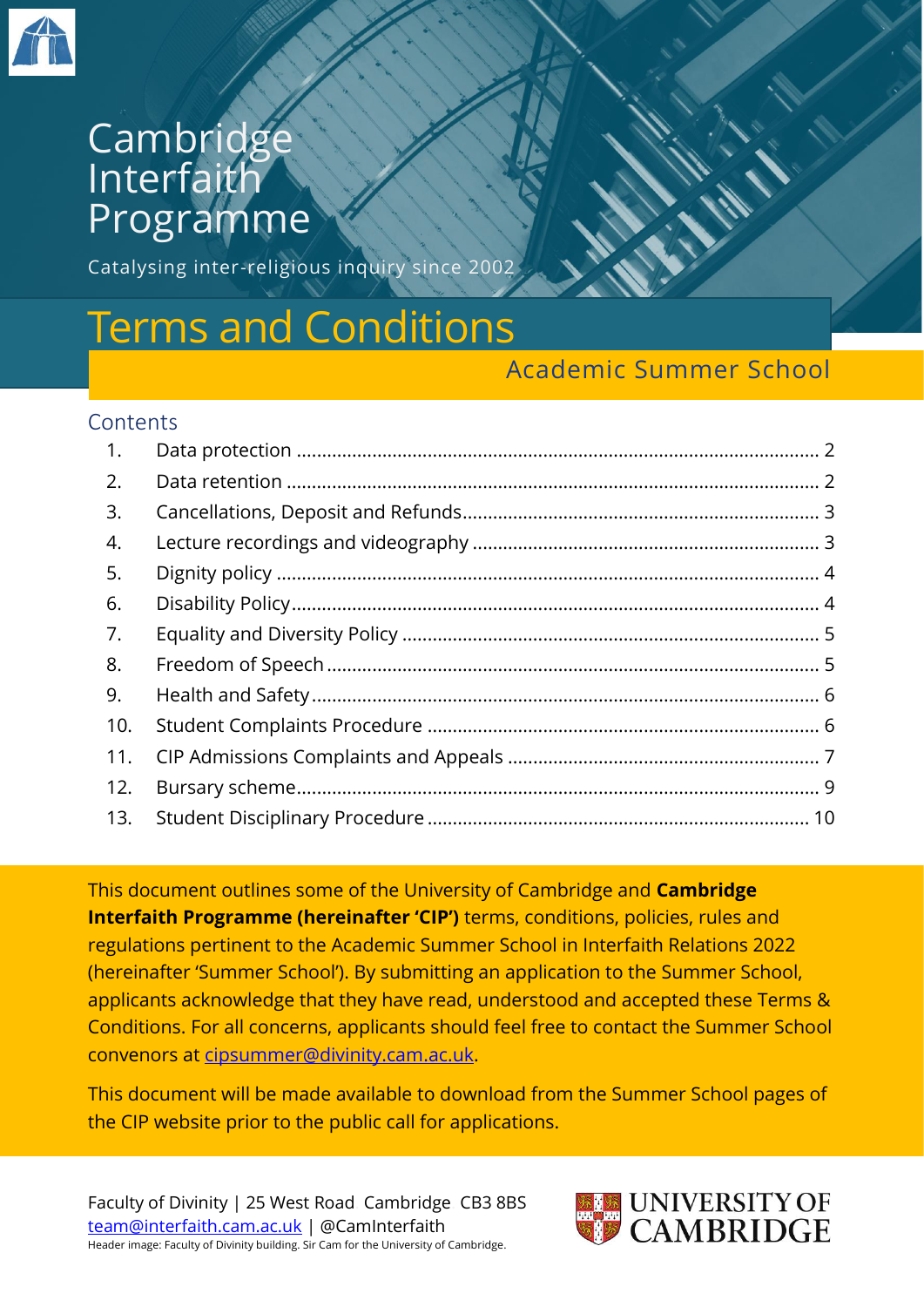

#### <span id="page-1-0"></span>1. Data protection

For information on the University's data protection policies and procedure please see [www.information-compliance.admin.cam.ac.uk/data-protection.](http://www.information-compliance.admin.cam.ac.uk/data-protection)

If applicants express an interest in, and/or sign up for, the Summer School, they will be added to paper and email-based marketing mailing lists according to the preferences they express at the time of signing up. This is to keep them informed about upcoming courses, events and other activities at CIP and the Faculty of Divinity that may be of interest.

Applicants may opt out of receiving further marketing information at any time by emailing your request to the Communications & Programme Manager: [cip@divinity.cam.ac.uk.](mailto:cipsummer@divinity.cam.ac.uk)

## <span id="page-1-1"></span>2. Data retention

Applicants and students may request copies of personal data kept by CIP in accordance with the timetable stated below. At the end of the retention period, data are either destroyed or anonymised and used for statistical analyses, unless subject to an appeal or complaint.

All requests for copies of personal data held by CIP should be directed in writing to the Summer School team [\(cipsummer@divinity.cam.ac.uk\)](mailto:cipsummer@divinity.cam.ac.uk) in the first instance.

Release of data under this policy does not constitute a formal subject access request under data protection legislation. Requests for access to all other personal data should be directed to the University Data Protection Office at [data.protection@admin.cam.ac.uk.](mailto:data.protection@admin.cam.ac.uk)

| <b>Data</b>                                                                                                                                                                                                                                                                                                                                                                           | <b>Retention time</b>                               |
|---------------------------------------------------------------------------------------------------------------------------------------------------------------------------------------------------------------------------------------------------------------------------------------------------------------------------------------------------------------------------------------|-----------------------------------------------------|
| Student record (electronic and/or paper) including:<br><b>Personal details</b><br><b>Application details</b><br><b>Registration details</b><br>$\bullet$<br>Course(s) undertaken<br>Attendance and task completion data<br>$\bullet$<br>Any supplementary information for accreditation<br>$\bullet$<br>(including assessment feedback for optional essay)<br>References<br>$\bullet$ | Student course completion<br>or departure + 6 years |
| Unsuccessful applications                                                                                                                                                                                                                                                                                                                                                             | Completion of admissions<br>round $+1$ year         |
| All documents relating to students' appeals and<br>complaints                                                                                                                                                                                                                                                                                                                         | Last action on complaint $+6$<br>years              |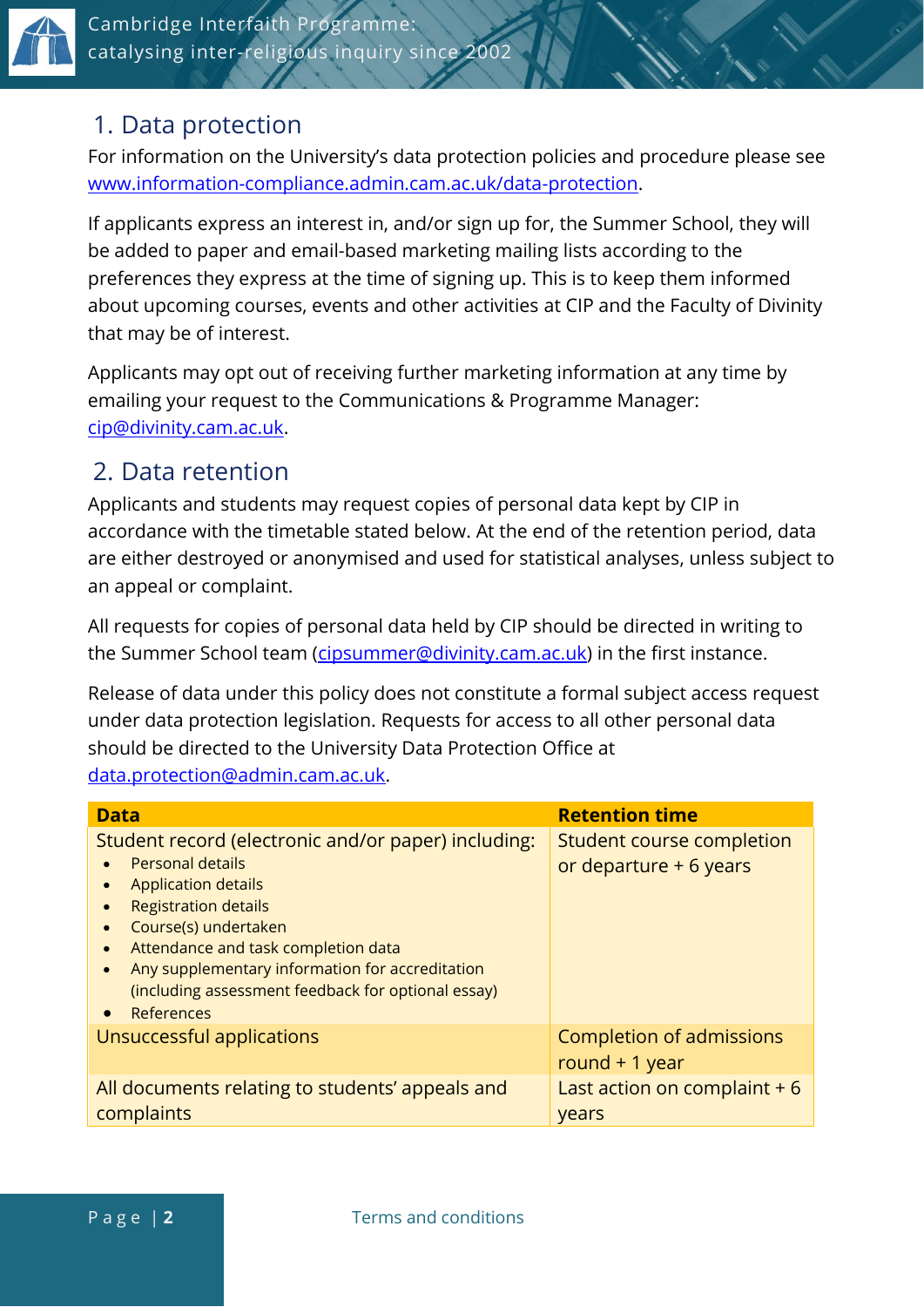

For further information, please see: [http://www.information](http://www.information-compliance.admin.cam.ac.uk/data-protection/subject-access-request)[compliance.admin.cam.ac.uk/data-protection/subject-access-request](http://www.information-compliance.admin.cam.ac.uk/data-protection/subject-access-request)

## <span id="page-2-0"></span>3. Cancellations, Deposit and Refunds

#### a. Cancellation by you (the participant)

Termination of the contract and withdrawal from the Summer School is permitted within 14 days from the date on which the payment of the fee is made.

Refunds are likely to be made in UK Sterling. CIP is not liable for exchange rate fluctuations and potential bank charges. Refunds for online payments will normally be made onto the bank card used to make the payment.

CIP will make every effort to deliver the Summer School as advertised on its website, but the course may be cancelled under exceptional circumstances.

**Cancellations received within 14 days** from the date when the payment of the fee is made will receive a full refund.

**Cancellations received after the 14-day cancellation period** and earlier than 14 days before the start date of the course will receive a refund of any fees paid minus **the Deposit**. The Deposit is calculated as 15% of the total order value before any discounts.

**Cancellations received within 14 days of the start date** of the Summer School will not be eligible for a refund.

To cancel a course booking, you must inform us by emailing the CIP team at [cipsummer@divinity.cam.ac.uk.](mailto:cipsummer@divinity.cam.ac.uk) You must clearly state your intention to cancel the booking. To meet the cancellation deadline, it is sufficient for you to send your communication concerning exercising the right to cancel before the cancellation period has expired.

#### b. Cancellation by CIP

Whilst every effort is made to avoid changes to our programme, CIP reserves the right to withdraw, cancel or change the content of the Summer School.

If, for any reason, CIP cancels the Summer School, all course fees will be returned in full (not counting any bank charges or exchange rate fluctuations).

## <span id="page-2-1"></span>4. Lecture recordings and videography

We request that all successful applicants record and share a short video to introduce themselves to the teaching team and to other participants. These videos are for the use of course tutors and participants only and should not be used or shown in any other setting. Individual videos will be compiled and shared with all participants via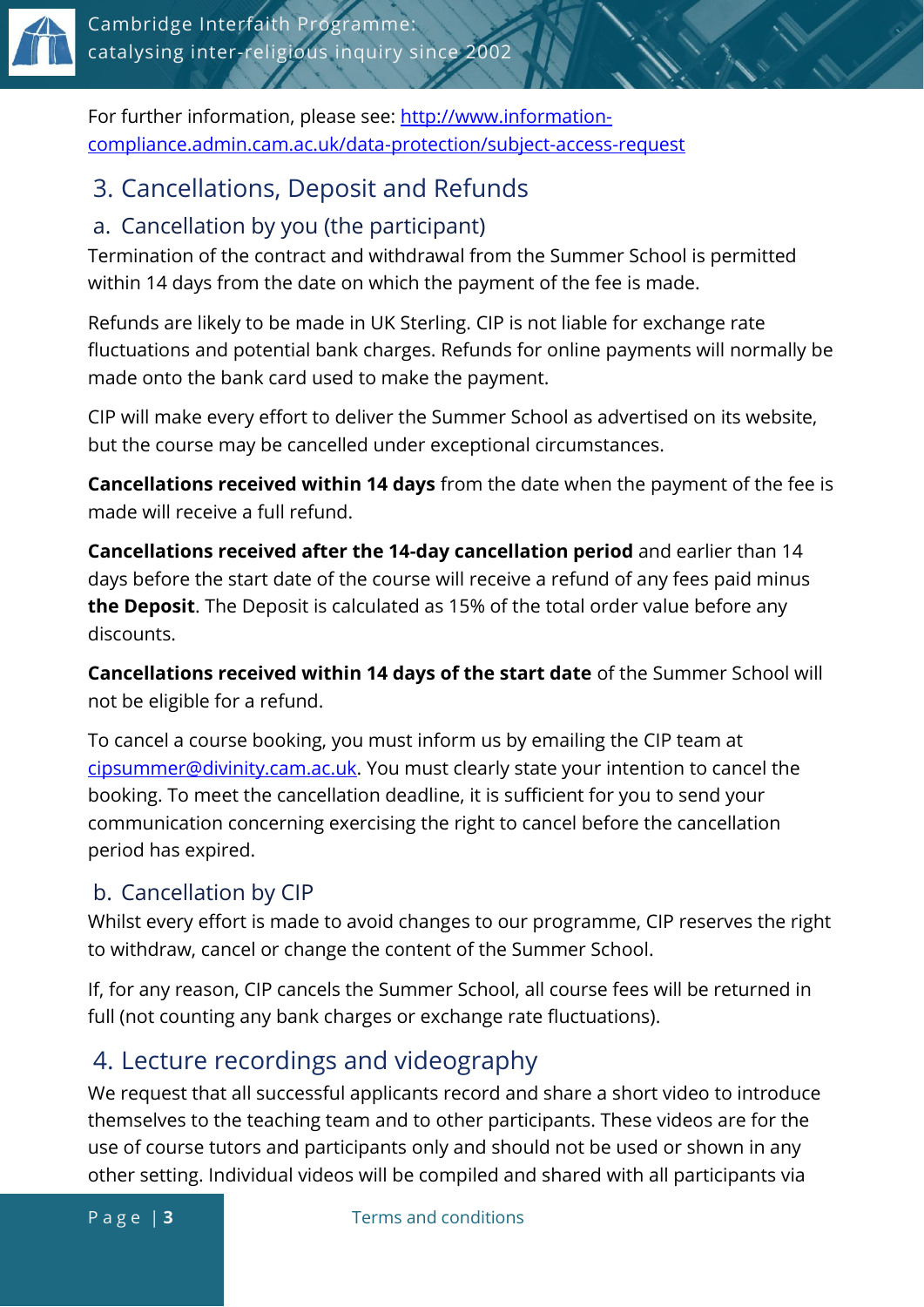

the Virtual Learning Environment approximately 7 days before the Summer School begins. If you have any concerns about this request, please contact CIP to discuss this. You do not need to record a video until you have been offered a place and paid the registration fee.

Some or all Summer School lectures may be recorded with the prior consent of the lecturers. All recordings will be announced before the lecture begins.

Recordings may be provided for viewing to those registered on the course to facilitate distance learning via the Virtual Learning Environment.

Recordings should not be downloaded, or in any way copied and distributed without the prior consent of CIP.

Participants who do not wish to be recorded during the lectures should make sure that their cameras and microphones are off.

## <span id="page-3-0"></span>5. Dignity policy

The University of Cambridge, including CIP, is committed to maintaining a learning and working environment in which the rights and dignity of all members of the University community are respected.

The University of Cambridge expects all members of its community to treat each other with respect, courtesy and consideration at all times. All members of the University community have the right to expect professional behaviour from others and have corresponding responsibility to behave professionally towards others. This includes online activity.

Students are asked to respect other students' privacy, whether online or in the classroom. It is not acceptable to discuss the contributions of other students outside of the classroom. If you would like support from CIP, please contact the us at: [cipsummer@divinity.cam.ac.uk.](mailto:cipsummer@divinity.cam.ac.uk)

#### <span id="page-3-1"></span>6. Disability Policy

The Equality Act 2010 makes it unlawful for educational institutions, such as the University of Cambridge, to discriminate against disabled students in relation to teaching, assessment and access to information. The Act defines disability widely, covering physical, mobility, visual or hearing impairments, medical conditions or mental health difficulties, and specific learning difficulties such as dyslexia and dyspraxia.

CIP welcomes applications from disabled students and makes every effort both to anticipate and to make reasonable adjustments to meet the needs of disabled

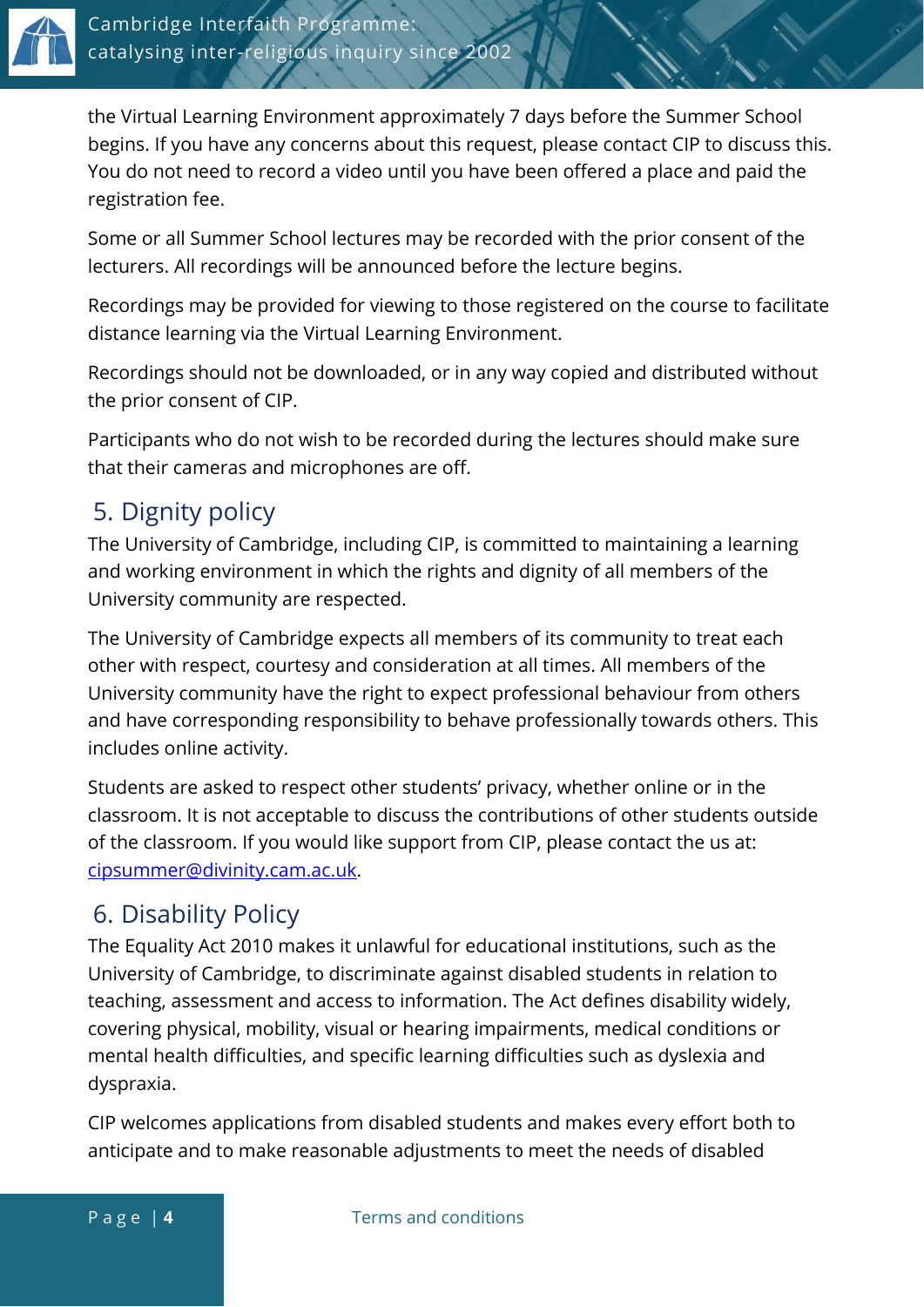

participants. The application process includes space for you to declare any specific needs.

If you wish to specify any additional requirements or raise queries, please contact us at [cipsummer@divinity.cam.ac.uk.](mailto:cipsummer@divinity.cam.ac.uk) You can do this at any stage. To maximise the opportunity for CIP to address specific needs, we recommend you contact us as soon as possible.

For further information, please visit the Disability Resource Centre (DRC) pages: [https://www.disability.admin.cam.ac.uk.](https://www.disability.admin.cam.ac.uk/)

## <span id="page-4-0"></span>7. Equality and Diversity Policy

The University of Cambridge, which includes CIP, is committed in its pursuit of academic excellence to equality of opportunity and to a pro-active and inclusive approach to equality, which supports and encourages all under-represented groups, promotes an inclusive culture, and values diversity.

For more information on Equality and Diversity at the University of Cambridge, please see [https://www.equality.admin.cam.ac.uk.](https://www.equality.admin.cam.ac.uk/)

It is the intention of CIP to create conditions in which students or applicants for admission as a student are treated solely on the basis of their merits, abilities and potential. Our aim is to create a learning environment which is free not only from unlawful discrimination, but also from intimidation and harassment of all kinds; that is, any behaviour which prevents students' full participation in, and enjoyment of, their studies.

We regard the Academic Summer School programme as an outreach activity that has potential to advance University policy in respect of increasing student recruitment among under-represented groups (including British persons of Pakistani, Bangladeshi, and Black Caribbean descent). Decisions about bursary eligibility are taken in light of institutional commitments to Widening Participation, as well as increasing opportunities for scholars and prospective scholars from the so-called Global South (following the economic definition of the Finance Center for South-South Collaboration, as endorsed by the United Nations).

## <span id="page-4-1"></span>8. Freedom of Speech

The University of Cambridge, which includes CIP, is committed to the principle and promotion of freedom of speech and expression, and has a long tradition of seeking to safeguard them. Under section 43 of the Education (No.2) Act 1986, universities are required to issue a Code of Practice.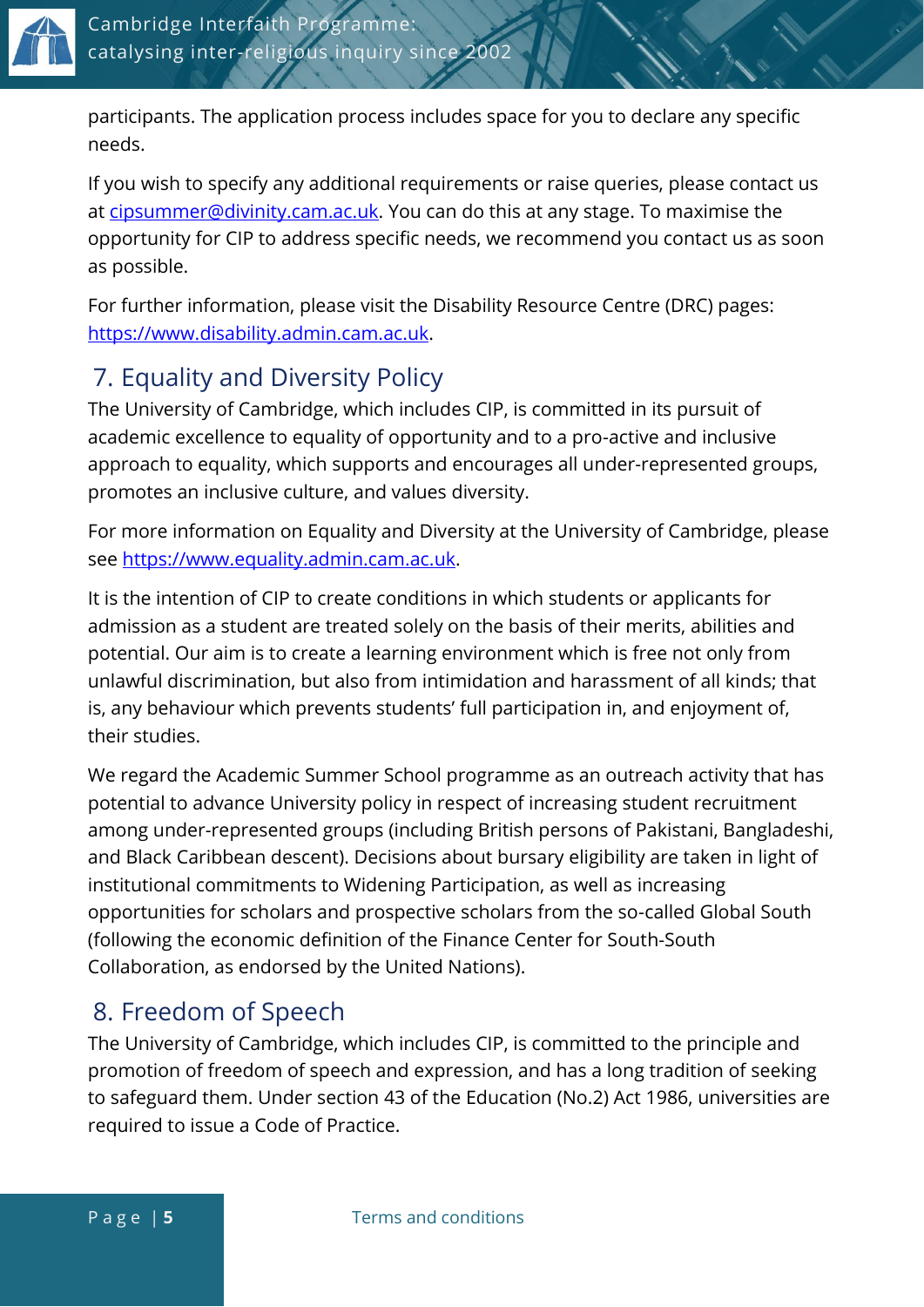

The Code covers requirements and responsibilities for meetings on University premises. A copy of the Code and the Annex which contains the terms of the relevant Act is available at: [https://www.cambridgestudents.cam.ac.uk/new-students/rules](https://www.cambridgestudents.cam.ac.uk/new-students/rules-and-legal-compliance/freedom-speech)[and-legal-compliance/freedom-speech.](https://www.cambridgestudents.cam.ac.uk/new-students/rules-and-legal-compliance/freedom-speech)

## <span id="page-5-0"></span>9. Health and Safety

The University of Cambridge, which includes CIP, is subject to the Health and Safety at Work Act 1974. The University has a range of health and safety policies in accordance with section 2(3) of the Health and Safety at Work Act 1974. These policies cover all institutions in the University (except the University Press) and apply to all persons working in the University, including students.

For more information about Health and Safety, please see: [www.safety.admin.cam.ac.uk/.](http://www.safety.admin.cam.ac.uk/)

If you are concerned about a health or safety issue, it should be reported to a member of CIP staff without delay.

## <span id="page-5-1"></span>10. Student Complaints Procedure

For detailed information, see the Student Complaints Procedure document at [https://www.studentcomplaints.admin.cam.ac.uk/files/student\\_complaint\\_procedure.](https://www.studentcomplaints.admin.cam.ac.uk/files/student_complaint_procedure.pdf) [pdf](https://www.studentcomplaints.admin.cam.ac.uk/files/student_complaint_procedure.pdf)

#### a. Local Resolution

The purpose of the Complaints procedure is to resolve problems. It is therefore very important to voice concerns or to register the nature of a complaint as soon as possible, and normally within 28 calendar days of the issue, as it often enables the problem to be resolved quickly and informally.

In the first instance, students should contact the Summer School convenors at [cipsummer@divinity.cam.ac.uk.](mailto:cipsummer@divinity.cam.ac.uk) The person the student contacts may be able to solve the problem directly or offer suitable advice about how to proceed or where to go for assistance or advice.

If, however, the student feels that a complaint has not been dealt with satisfactorily at the initial local level or if the problem is of a more serious nature, a formal procedure applies.

#### b. Formal Resolution

Before making a complaint under the Formal Resolution stage of the Complaints Procedure, the student should have exhausted informal routes, unless the complaint is so serious that it cannot be resolved informally.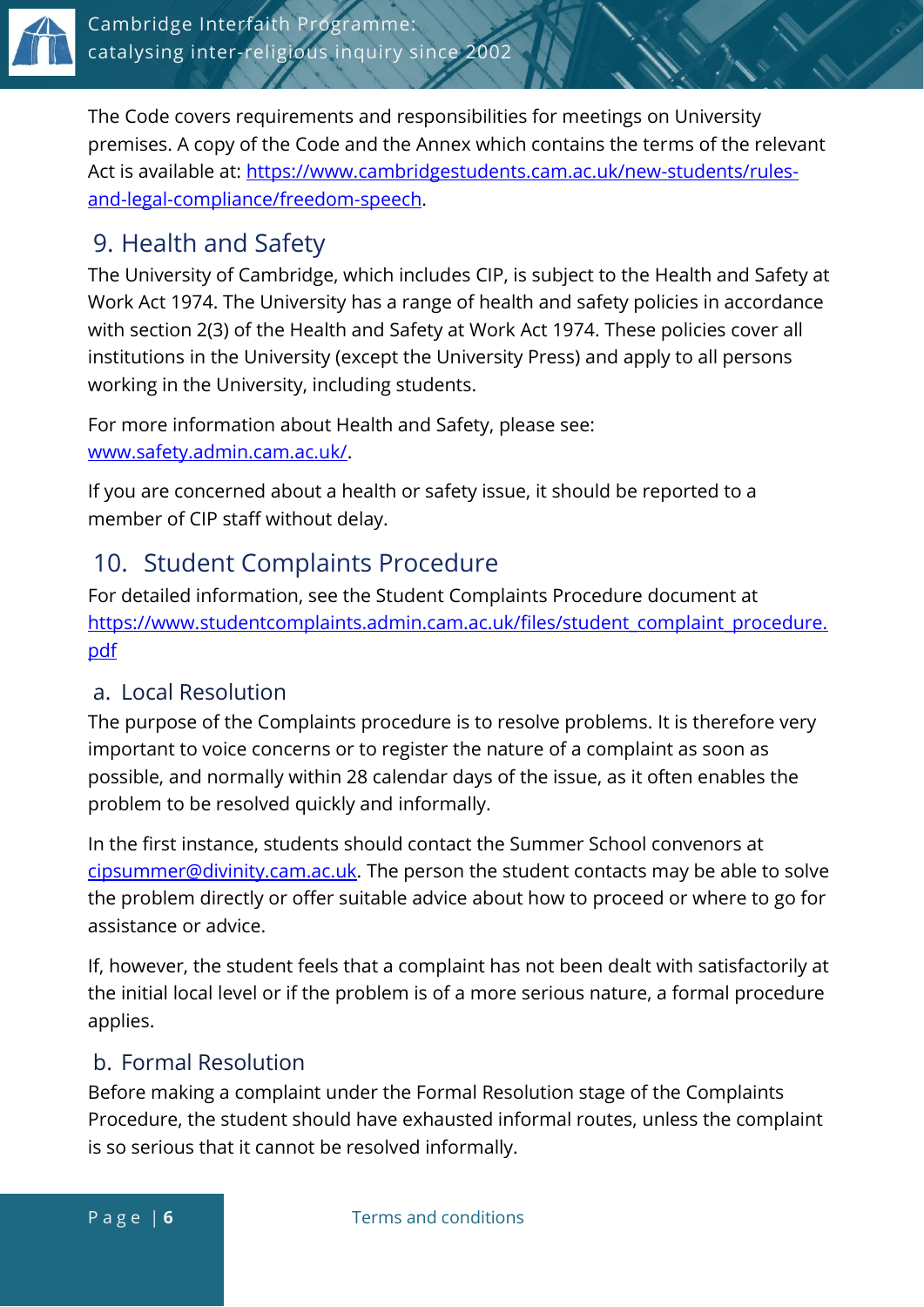

Where a Complainant is either dissatisfied with the outcome of the Local Resolution; or declines to engage with Local Resolution, or where Local Resolution is inappropriate as the issues raised are serious or systemic, the Complainant can raise a complaint under Formal Resolution with the Office of Student Conduct, Complaints and Appeals (OSCCA).

Complainants should raise a complaint by submitting the Formal Resolution form (available at [http://www.studentcomplaints.admin.cam.ac.uk\)](http://www.studentcomplaints.admin.cam.ac.uk/) within 28 days of either:

(a) the Responsible Officer's response to the complaint; or

(b) the matter of complaint first arising, where the Complainant reasonably considers Local Resolution is inappropriate.

## <span id="page-6-0"></span>11. CIP Admissions Complaints and Appeals

#### a. Academic decisions

CIP may agree but is not obliged to provide feedback or give reasons for not offering admission to the Summer School. Likewise, CIP is neither obliged nor expected to advise you on how to improve your application. CIP will not consider an appeal against an academic judgement of the decision makers. However, if your application has been rejected then you may be able to appeal against the decision using the procedure set out below.

#### b. CIP Admissions Complaints and Appeals Procedure

#### **Purpose**

An applicant who is dissatisfied with the admissions decision may submit a complaint on the following grounds:

- an error in the decision-making process or a procedural irregularity;
- bias or perception of bias in the decision-making process;
- extenuating circumstances, which, for good reason, the applicant did not inform CIP of in their application, which would have had a material impact on the admissions decision.

An admissions appeal cannot be made based on any other grounds, including the academic judgement of the decision-makers. If applicants have an informal query about the academic decision that was made, or wish to receive feedback, they should contact CIP directly at [cipsummer@divinity.cam.ac.uk.](mailto:cipsummer@divinity.cam.ac.uk)

#### **Submitting a complaint or appeal**

If applicants have any queries over their application decision, they should raise this with CIP at [cipsummer@divinity.cam.ac.uk.](mailto:cipsummer@divinity.cam.ac.uk)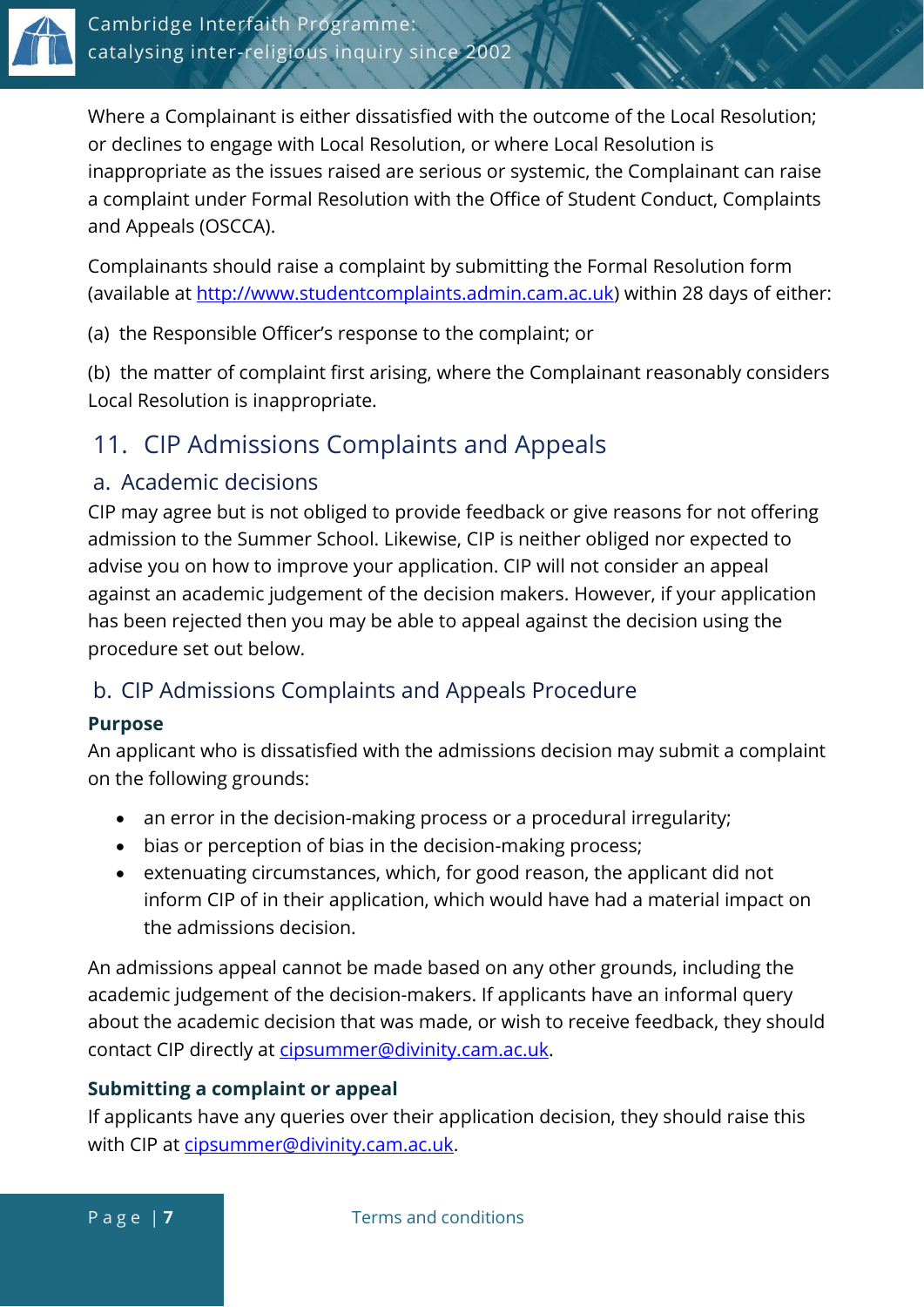

If, following discussion, an applicant wishes to make a formal complaint or appeal, they should write a formal complaint within 28 working days of receiving the formal written admission decision. Formal complaints should be submitted by email to [cipsummer@divinity.cam.ac.uk.](mailto:cipsummer@divinity.cam.ac.uk) CIP team (or delegate) may choose to accept a complaint or appeal submitted after the 28-day deadline if there are exceptional reasons.

An applicant can withdraw a complaint or appeal at any time by emailing [cipsummer@divinity.cam.ac.uk.](mailto:cipsummer@divinity.cam.ac.uk) Once a complaint/appeal has been withdrawn it cannot be reinstated.

#### **Responding to a complaint or appeal**

CIP team (or delegate) will acknowledge a complaint or appeal within 5 working days.

An admissions complaint or appeal can be declined to be considered if:

- it does not fall within the permitted grounds (outlined above);
- if it is trivial, vexatious or malicious;
- the remedy requested does not include amending the admission decision; or
- if the appeal has been submitted outside of the timeframe and there are not exceptional reasons for late submission.

If a complaint or appeal is not declined it will be investigated by the Complaints and Appeals Panel. The investigation is likely to include requesting responses from the staff involved in considering an applicant's course application. This will involve sharing a copy of the applicant's complaint/appeal with the relevant staff.

As part of the investigation, CIP's written documentation and legal obligations will be taken into consideration.

An applicant will normally receive a complaint/appeals decision letter within 20 working days of receiving the complaint/appeals acknowledgement. If the decision will take longer than 20 working days, the applicant will receive an update regarding the investigation.

The complaint/appeals decision letter will include a description of the investigation that took place; the decision; the reasons for the decision; and any actions being taken because of the decision.

The complaint/appeals decision letter confirms CIP's final decision in relation to an CIP Admissions complaint or appeal. The decision will be communicated to any staff involved in the investigation and the decision will be reported to the Faculty Board of Divinity.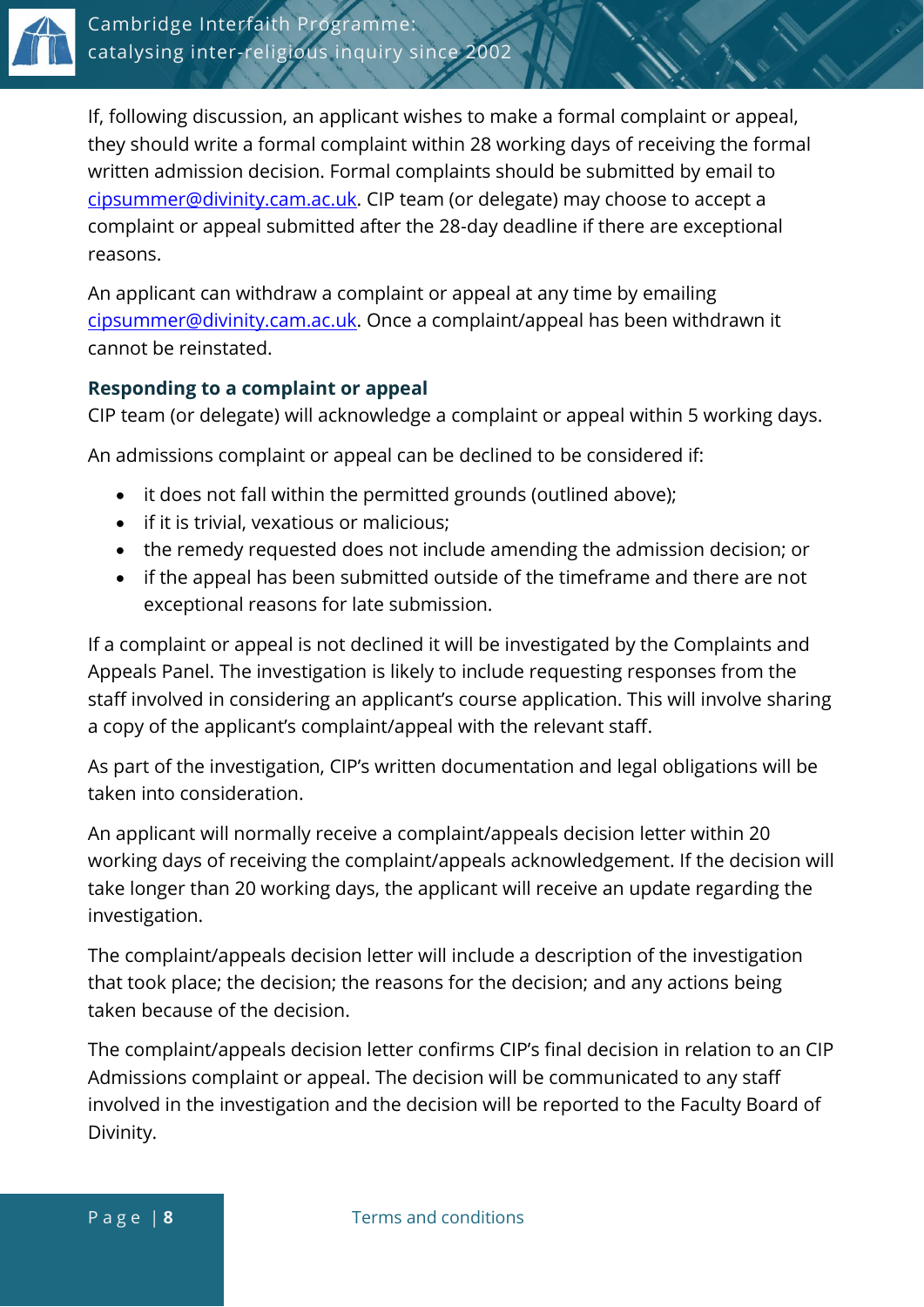

#### <span id="page-8-0"></span>12. Bursary scheme

The bursary scheme is offered at the discretion of CIP, to enable participation of individuals experiencing economic hardship and/or persons from groups underrepresented within UK Higher Education.

As stated above in our Equality and Diversity policy, CIP regards the Academic Summer School programme as an outreach activity that has potential to advance University policy in respect of increasing student recruitment among underrepresented groups (including British persons of Pakistani, Bangladeshi, and Black Caribbean descent).

Decisions about bursary eligibility are taken in light of institutional commitments to Widening Participation among the University's student body.

CIP will take steps to promote this opportunity (i.e., the bursary scheme) to relevant audiences, and welcomes the support of other relevant bodies in disseminating information.

There is a fixed minimum of bursary allocations (5 places), conditional only upon a similar number of eligible persons completing the specified application process. Additional bursary allocations may be made, subject to the existence of sufficient subsidy and the application of eligible persons.

The bursary scheme is not directly competitive. Rather bursaries are allocated (to eligible candidates who apply) on a first come, first served basis, conditional upon satisfactory completion of the required application task.

In the event that, all other places being allocated, there remain reserved bursary places that have not been filled, CIP may at our discretion review the information provided by general applicants to the Summer School to determine whether any in fact meet the eligibility requirements. In such cases, eligible candidates will be invited to declare their eligibility and complete the bursary application task, and in return may receive a partial refund of any registration fee previously paid. This provision is made to allow for all places to be filled, with the general places thereby made available to new applicants not eligible for bursaries.

If, at the end of the registration period, there are still bursary places remaining and an insufficient number of eligible applicants, the reserved places may be offered at the standard registration rate to general applicants on the waiting list. In that case, the extra monies received may be allocated to subsidise the attendance of eligible persons at future Summer Schools and/or other similar events.